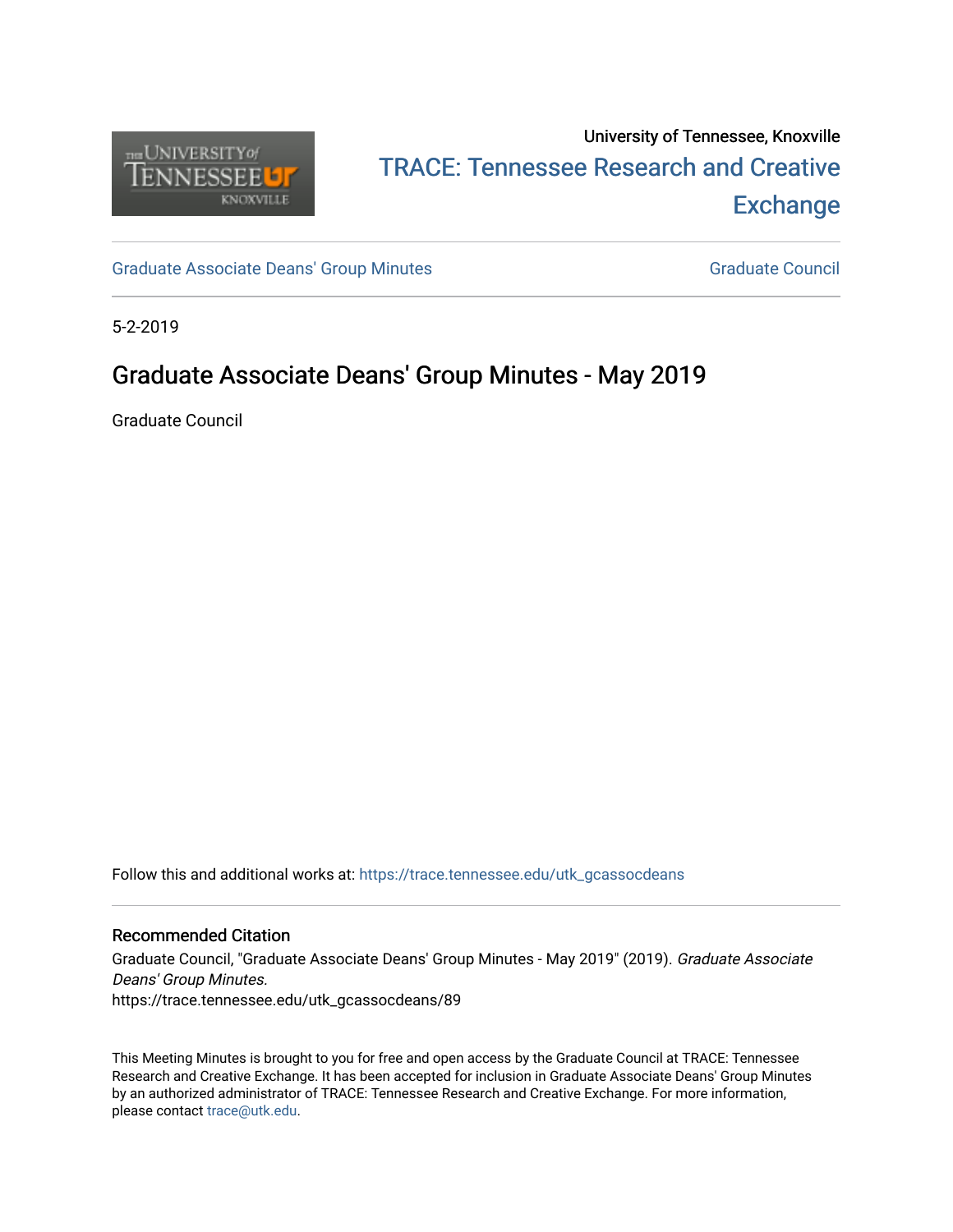## Graduate Associate Deans May 2, 2019 MINUTES

Members Attending: Dixie Thompson (Vice-Provost & Dean), John Stier (Agricultural Sciences & Natural Resources), Katherine Ambroziak (Architecture & Design), Bruce Behn (Haslam Business), Charles Noble (Haslam Business), Emily Bivens (for Todd Moore, Arts & Sciences), Claudia Kirk, (Veterinary Medicine), Masood Parang (Engineering), Sherry Cummings (Social Work), Paula Shaefer (Law), Roberta Lavin (Nursing)

Ex Officio: Yvonne Kilpatrick (Graduate School), Ernest Brothers (Graduate School), Mary Albrecht (Graduate School), Sara Bradberry (Graduate School)

## I. Welcome & Approval of March minutes – Dixie Thompson

Minutes Approved

## II. Dean's Update – Dixie Thompson

## Undergraduate Enrollments:

May 1 was confirmation deadline for UG; we are relatively flat compared to last year (13 below numbers for last year).

### Stipend Increases:

We asked departments to provide rationales for stipend increases. Proposals received for about 2.5 million dollars, and if we get funded, we'll have about  $\frac{1}{2}$ million to go towards that. We hope you have found it helpful to begin to think about how to build those resources in your units. I hope to know something by June. The funds have to be approved by the board, so it is likely to be into the summer before we know outcome.

## Graduate Enrollment Strategies:

I have been meeting with your deans and we have been talking about Graduate Enrollment strategies. We will be able to share that information with the provost & new chancellor, as well as some ideas about growth. I've also been working with Kim McCullock in Chris Cimino's office to look at the rate of return on graduate education.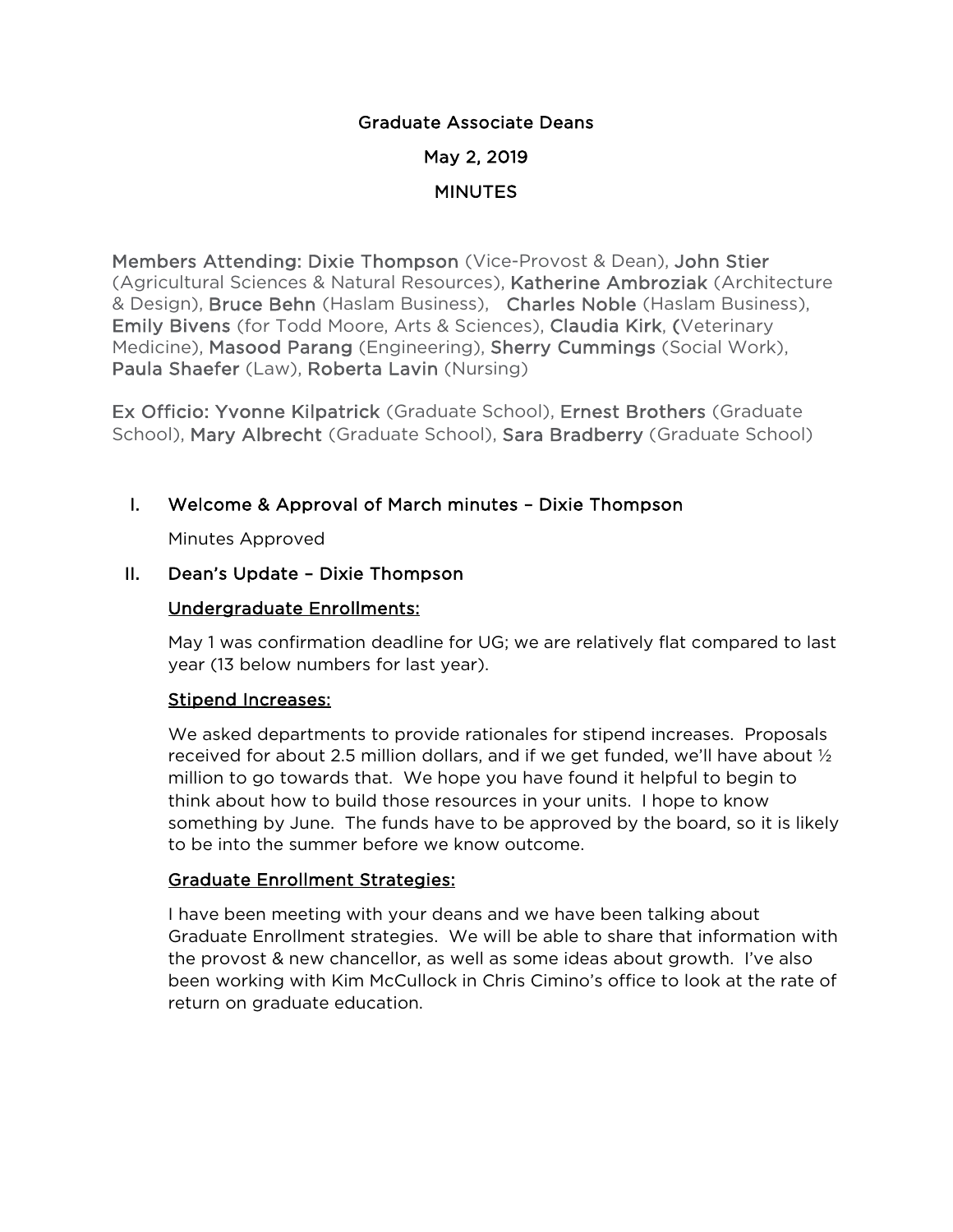#### Fellowship Funds:

We still have fellowship dollars that we are working to distribute.

We are beginning to be notified about NSF fellows who will attend her in the fall. It appears to be about the same number as last year.

#### Graduate Council:

We recently had our final meeting of the Graduate Council for the year. It has been a great year!

### III. Professional Development Update – Ernest Brothers

We are hosting a workshop on Professional Development – May 15. We also want to look inward to see what resources we already have. Last year we developed the GPSPD to help students develop a flexible view of career options, assist in building mentoring networks, advocate for graduate professional development among the campus community, and provide access to tools and training to strengthen sills in teaching, research, and career.

In addition to the Graduate School, GPSPD partners include Teaching & Learning Innovation, the Office of Research & Engagement, University Libraries, and the Center for Career Development.

Our goal is to develop a model for both academic and non-academic professional development. Dr. Fatimah Williams is coming in to help us with the workshop, and we hope to roll out that model in the fall at orientation.

The deans shared some of the things that their colleges are currently doing, including:

- o A non-credit boot camp for students designed to hone their presentation skills.
- o A session on licensing and career path
- o Contracting with an outside firm to help students sit for licensing
- o Orientation for Excel, presentation skills, career coaching, professional dining etiquette training, interview techniques, etc.
- $\circ$  Programs in the summer that focus on international students and their writing skills (specifically to help with dissertation).
- $\circ$  A course for 1<sup>st</sup> time teachers
- o A&S had a task force last year to look at professional development; that report may be helpful.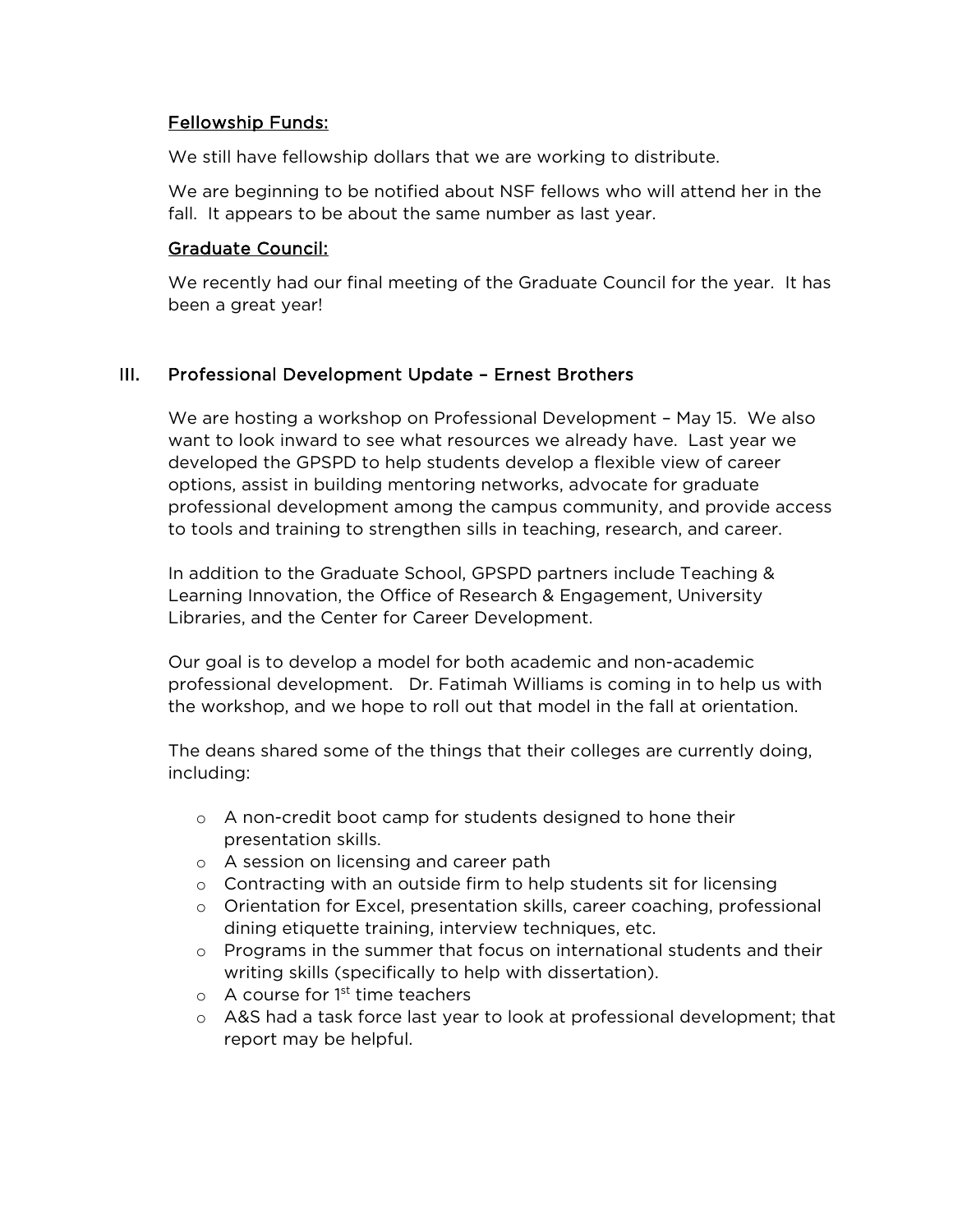Dr. Thompson shared that she was glad to hear about these events, and our hope is to be able to supplement them with more generic offerings. If there are other things you would like to share, reach out to Dixie or Ernest.

#### IV. Graduate Admissions Update – Yvonne Kilpatrick

Dixie---before Yvonne, Some of you may be familiar with Liaison, they now have something for graduates. They provide a framework for managing applications. They will provide a demo on May 21; Millie will send an invite.

Yvonne – we are at about 5000 applications for Fall; about 70% of the decisions have been made. 20% remain in the department review pools; 10% incomplete applications

The number of days from when the application is fully vetted to when it is received back from the department ranges from 0-200 days. It is important to consider some type of communication with students during this time period. Yvonne will be sending out college reports soon.

Masood shared that the ratio of applicants to the number admitted is used in US World News. They don't admit until funding is in place, so perhaps it is possible to do something with those who are in limbo. Dixie suggested changing them from under review to the waitlist; that formalizes it and helps us understand where they are.

Dixie shared there was a recent meeting of the Online Programming Committee. One of their charges is to help guide decisions about which programs to develop and direct resources to bring online. There is a cost to this process, and we have to make sure we are making good use of those resources. We do think there may be additional resource commitment to invest there; but that brings us back to the notion of online students and how we will market to them and get them registered.

Dixie shared that we be hiring two positions in Graduate Admissions this summer: a new Associate Director and an IT Specialist. We want to use those individuals with recruitment and more of our communication plans.

### V. Graduate Student Services Update – Sara Bradberry

- $\circ$  New definition for what constitutes graduate  $\frac{1}{2}$  time status. Beginning fall they must be enrolled in 5 hours; full time will be 9 hours. Sara will be working on getting this information out. Social Media, DGS, at our fall meetings, and with one-stop. We will communicate; in August we will make sure people understand.
- $\circ$  Hooding is next week at 7:30; 440 students have sent in their rsvp